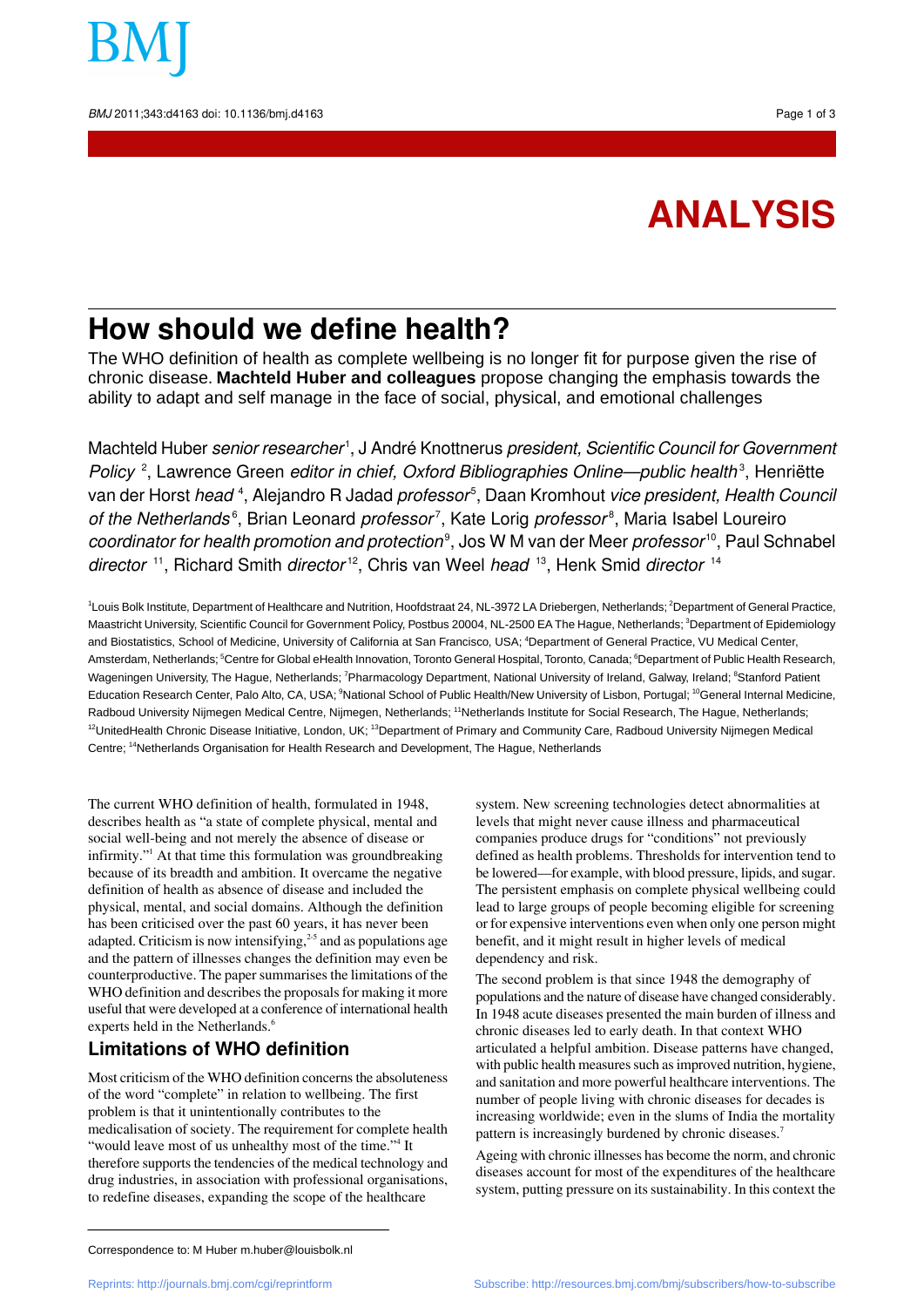WHO definition becomes counterproductive as it declares people with chronic diseases and disabilities definitively ill. It minimises the role of the human capacity to cope autonomously with life's ever changing physical, emotional, and social challenges and to function with fulfilment and a feeling of wellbeing with a chronic disease or disability.

The third problem is the operationalisation of the definition. WHO has developed several systems to classify diseases and describe aspects of health, disability, functioning, and quality of life. Yet because of the reference to a complete state, the definition remains "impracticable, because 'complete' is neither operational nor measurable."<sup>3</sup> <sup>4</sup>

#### **Need for reformulation**

Various proposals have been made for adapting the definition of health. The best known is the Ottawa Charter,<sup>8</sup> which emphasises social and personal resources as well as physical capacity. However, WHO hastaken up none of these proposals.

Nevertheless, the limitations of the current definition are increasingly affecting health policy. For example, in prevention programmes and healthcare the definition of health determines the outcome measures: health gain in survival years may be less relevant than societal participation, and an increase in coping capacity may be more relevant and realistic than complete recovery.

Redefining health is an ambitious and complex goal; many aspects need to be considered, many stakeholders consulted, and many cultures reflected, and it must also take into account future scientific and technological advances. The discussion of experts at the Dutch conference, however, led to broad support for moving from the present static formulation towards a more dynamic one based on the resilience or capacity to cope and maintain and restore one's integrity, equilibrium, and sense of wellbeing.<sup>6</sup> The preferred view on health was "the ability to adapt and to self manage."

Participants questioned whether a new formulation should be called a definition, because this implied set boundaries and trying to arrive at a precise meaning. They preferred that the definition should be replaced by a concept or conceptual framework of health. A general concept, according to sociologist Blumer,<sup>9</sup> represents a characterisation of a generally agreed direction in which to look, as reference. But operational definitions are also needed for practical life such as measurement purposes.

The first step towards using the concept of "health, as the ability to adapt and to self manage" is to identify and characterise it for the three domains of health: physical, mental, and social. The following examples attempt to illustrate this.

#### **Physical health**

In the physical domain a healthy organism is capable of "allostasis"—the maintenance of physiological homoeostasis through changing circumstances.<sup>10</sup> When confronted with physiological stress, a healthy organism is able to mount a protective response, to reduce the potential for harm, and restore an (adapted) equilibrium. If this physiological coping strategy is not successful, damage (or "allostatic load") remains, which may finally result in illness. $<sup>11</sup>$ </sup>

#### **Mental health**

In the mental domain Antonovsky describes the "sense of coherence" as a factor that contributes to a successful capacity to cope, recover from strong psychological stress, and prevent

post-traumatic stress disorders.<sup>12</sup> <sup>13</sup> The sense of coherence includes the subjective faculties enhancing the comprehensibility, manageability, and meaningfulness of a difficult situation. A strengthened capability to adapt and to manage yourself often improves subjective wellbeing and may result in a positive interaction between mind and body—for example, patients with chronic fatigue syndrome treated with cognitive behavioural therapy reported positive effects on symptoms and wellbeing. This was accompanied by an increase in brain grey matter volume, although the causal relation and direction of this association are still unclear.<sup>14</sup>

#### **Social health**

Several dimensions of health can be identified in the social domain, including people's capacity to fulfil their potential and obligations, the ability to manage their life with some degree of independence despite a medical condition, and the ability to participate in social activities including work. Health in this domain can be regarded as a dynamic balance between opportunities and limitations, shifting through life and affected by external conditions such as social and environmental challenges. By successfully adapting to an illness, people are able to work or to participate in social activities and feel healthy despite limitations. This is shown in evaluations of the Stanford chronic disease self management programme: extensively monitored patients with chronic illnesses, who learnt to manage their life better and to cope with their disease, reported improved self rated health, less distress, less fatigue, more energy, and fewer perceived disabilities and limitations in social activities after the training. Healthcare costs also fell.<sup>15 16</sup>

If people are able to develop successful strategies for coping, (age related) impaired functioning does not strongly change the perceived quality of life, a phenomenon known asthe disability paradox.<sup>17</sup>

#### **Measuring health**

The general concept of health is useful for management and policies, and it can also support doctors in their daily communication with patients because it focuses on empowerment of the patient (for example, by changing a lifestyle), which the doctor can explain instead of just removing symptoms by a drug. However, operational definitions are needed for measurement purposes, research, and evaluating interventions.

Measurement might be helped by constructing health frames that systematise different operational needs—for example, differentiating between the health status of individuals and populations and between objective and subjective indicators of health. The measurement instruments should relate to health as the ability to adapt and to self manage. Good first operational tools include the existing methods for assessing functional status and measuring quality of life and sense of wellbeing. WHO has developed several classification systems measuring gradations of health.<sup>18</sup> These assess aspects like disability, functioning, and perceived quality of life and wellbeing.

In primary care, the Dartmouth Cooperative Group (COOP)/Wonca (the world organisation of family doctors) assessment of functional status, validated for different social and cultural settings, has been developed to obtain insight into the perceived health of individuals. The COOP/Wonca Functional Health Assessment Charts present six different dimensions of health, each supported by cartoon-like drawings.<sup>19 20</sup> Each measures the ability to perform daily life activities on a 1 to 5 scale.